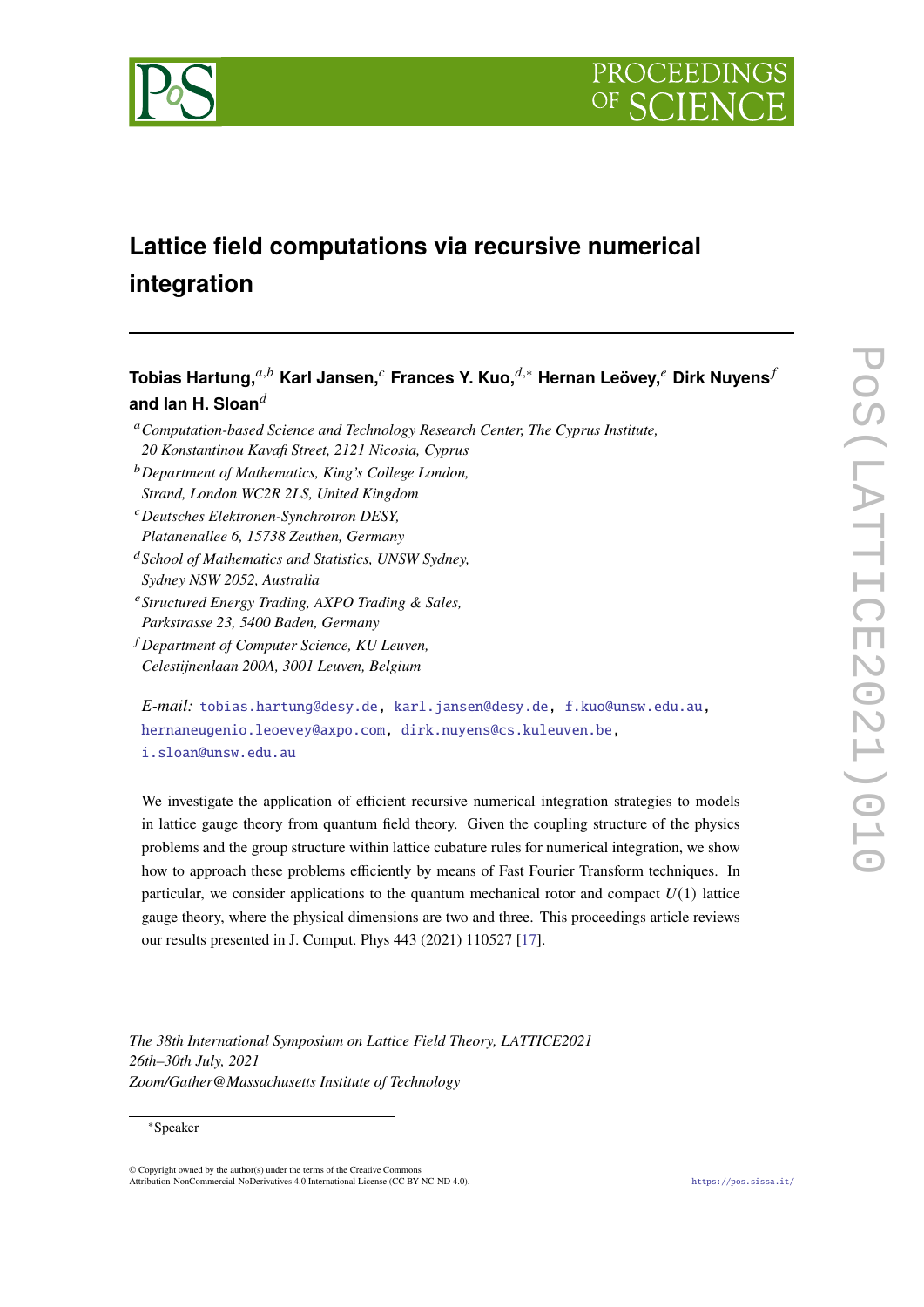# **1. Introduction**

*Lattice Field Theory* (LFT) serves as a non-perturbative tool to regulate Feynman's path integral, by removing infinities in the infra-red and ultra-volet. In LFT continuum models in physics are formulated on a finite Euclidean space-time lattice with lattice spacing  $h$ . In this way, an ultra-violet cut-off,  $1/h$ , is provided through a non-vanishing value of the lattice spacing. At the same time, the finite volume equips LFTs with an infra-red cut-off providing thus to a well-defined path integral, see e.g., [\[14\]](#page-13-1) for an introduction to lattice field theories. (See [\[16,](#page-13-2) [22\]](#page-14-0) for an alternative approach using the  $\zeta$ -regularization.)

Another important aspect of Euclidean LFT is that the path integral and physical observables can be computed numerically within this framework. One very prominent example of a LFT is *Lattice Quantum Chromodynamics* (LQCD) which is the lattice version of *Quantum Chromodynamics* (QCD), the theory of the interaction between quarks and gluons. LQCD has been extremely successful in computing e.g., the low lying hadron spectrum, non-perturbative matrix elements and form factors, fundamental parameters of QCD and non-zero temperature physics, see e.g., the *Flavour Lattice Averaging Group* (FLAG) review [\[5\]](#page-12-0).

The main tool for simulating LQCD are *Markov Chain Monte Carlo* (MCMC) methods such as Hybrid Monte Carlo, see [\[25\]](#page-14-1) for an overview. The employed methods and algorithms have been immensely improved over the last years, leading to large factors of speedup in the numerical calculations. In addition, the structure of LQCD and of many other LFTs is of local nature, coupling essentially only nearest neighbours on the lattice. This allows for massively parallel simulations on state of the art supercomputers with (hundred) thousands of processors, which led to computations on lattices of size close to physical relevance, meaning that the first two quark generations, i.e., the up, down, strange and charm quarks, assume their physical values as determined from experiments.

Despite this enormous success, the MCMC approach is unable to address problems which lead to a complex integrand in the path integral, a situation which is referred to as *sign problem* [\[30\]](#page-14-2). These problems are of fundamental nature in the context of high energy physics. In particular, they are related to the questions: Why is there more matter than anti-matter in the universe? Why is there more experimentally detected CP violation than the standard model predicts? What are the physics of topological systems?

In addition, MCMC methods suffer from the problem of auto-correlations which is an inherent property of MCMC algorithms. This problem becomes severe when the continuum limit in LQCD is taken, i.e., when the lattice spacing is shrunk towards zero, see [\[2\]](#page-12-1) and the references therein. In particular, it has been noticed [\[28\]](#page-14-3) that the topological charge in LQCD starts to freeze in Monte Carlo simulations, making it thus very hard to take the continuum limit.

The above sketched shortcomings of MCMC methods has motivated researchers working in LFTs to constantly look for alternative approaches. The very large numerical demand of lattice simulations has triggered new approaches to accelerate LFT calculations even more and to achieve a very high accuracy in evaluating the path integral. The sign problem has led to new developments in using numerical techniques such as tensor networks [\[6\]](#page-12-2) or tensor renormalization group methods [\[1\]](#page-12-3).

In this proceedings article we report on a particular attempt to address the above mentioned problems by using efficient recursive integration techniques, combined with a Fourier analysis, following our original work in [\[17\]](#page-13-0). The idea is illustrated and applied to an abelian *U*(1) compact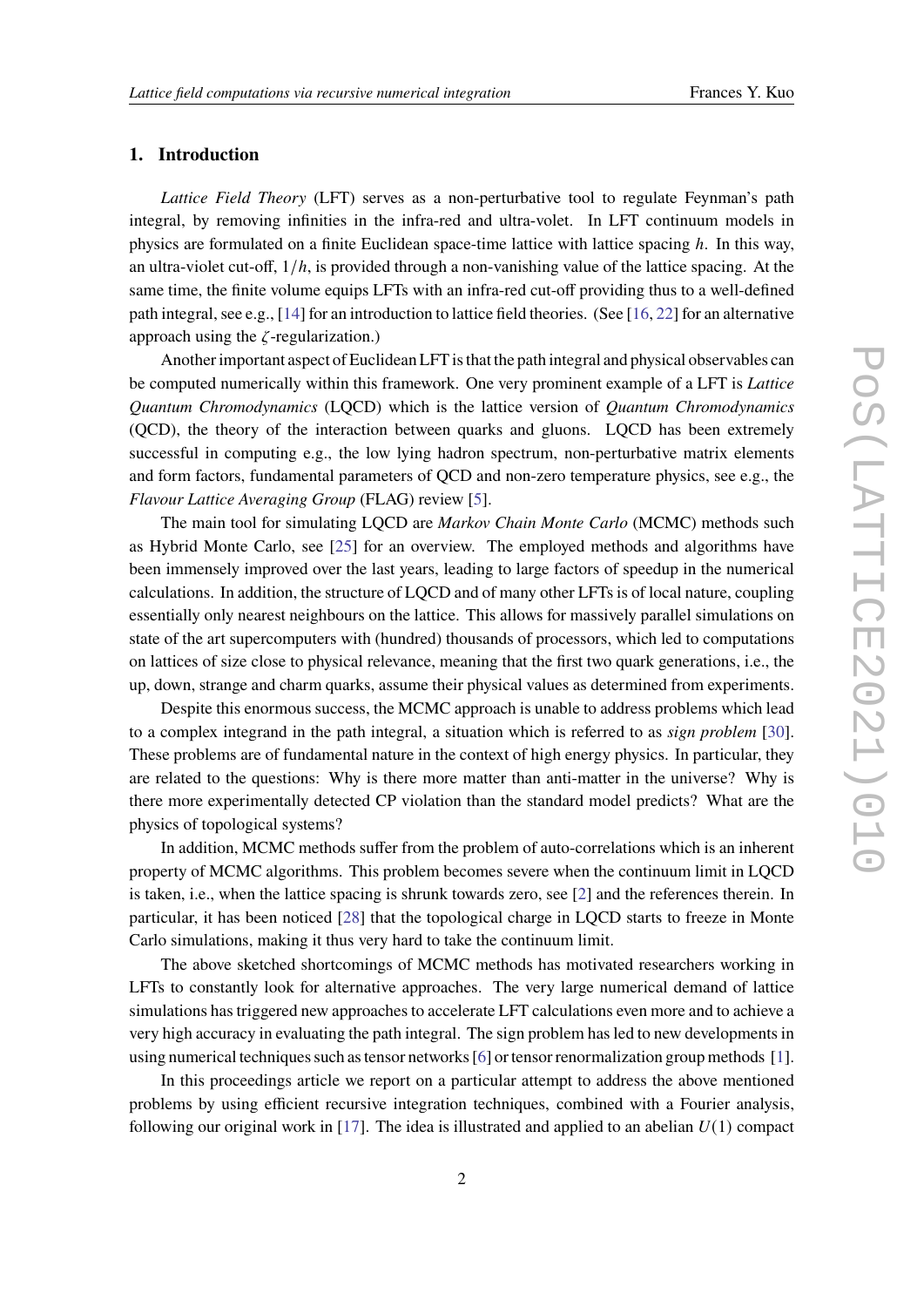<span id="page-2-0"></span>

**Figure 1: Different couplings in LOCD** (Figure taken from [\[17,](#page-13-0) Fig. 1])

lattice gauge theory in two dimensions. By applying *lattice cubature rules* (see e.g., [\[12,](#page-13-3) [29\]](#page-14-4)), the underlying group structure of this cubature allows for efficient computation when plugged into integrands exhibiting special structure as in the physics problems considered here. Although we will demonstrate the method here in two dimensions only, we see the prospect to generalize our method to higher dimensions and also to non-abelian groups in our future work.

To be more concrete, we will initially consider  $L$ -dimensional integrals (the "dimensionality" here refers to the number of integration variables rather than the space/time dimensions) of the form

<span id="page-2-1"></span>
$$
\int_{D^{L}} \prod_{i=0}^{L-1} f_i(x_i, x_{i+1}) dx, \quad \text{with } \mathbf{x} = (x_0, \dots, x_{L-1}) \text{ and } x_L \equiv x_0,
$$
\n(1)

where each variable  $x_i$  belongs to a bounded domain  $D \subset \mathbb{R}$  and each function  $f_i$  depends only on two consecutive variables  $x_i$  and  $x_{i+1}$  – which is called a *first order coupling* – and we implicitly assume periodic boundary conditions. [Figure 1](#page-2-0) sketches first order as well as third order coupling.

As already said above, we propose to solve lattice systems with such a coupling structure by approximating the involved integrals employing recursive numerical integration methods, where the lattice cubature rules used belong to a special family among *Quasi-Monte Carlo* rules (see e.g., [\[12,](#page-13-3) [13,](#page-13-4) [21,](#page-13-5) [24,](#page-14-5) [26,](#page-14-6) [27,](#page-14-7) [29\]](#page-14-4)). The work we describe here is part of an ongoing effort by some of us to apply alternative to MCMC mathematical methods to tackle lattice models; previous works employ the Quasi-Monte Carlo approach [\[23\]](#page-14-8), polynomially exact integration rules [\[4,](#page-12-4) [18\]](#page-13-6), and a first applications of the recursive numerical integration technique to address quantum mechanical models [\[3,](#page-12-5) [17\]](#page-13-0). Quasi-Monte Carlo methods have also been considered in [\[9,](#page-13-7) [11\]](#page-13-8) for multiloop calculations in perturbation theory.

In the next section we will provide the physical models considered. In the subsequent sections we will outline the efficient methods and the corresponding computational complexities. Executable Julia codes and numerical results can be found in the original work [\[17\]](#page-13-0).

#### **2. Description of physical models**

In this section we will introduce the quantum mechanical rotor  $[3, 7, 8]$  $[3, 7, 8]$  $[3, 7, 8]$  $[3, 7, 8]$  $[3, 7, 8]$  and a 2-dimensional compact  $U(1)$  lattice gauge theory, see e.g., [\[14\]](#page-13-1) for an introduction into lattice field theories.

#### **2.1 Quantum rotor**

The quantum rotor is a quantum mechanical model which describes a particle with mass  $m_0$ moving on a circle with radius  $r_0$ , see e.g., [\[3,](#page-12-5) [7,](#page-13-9) [8\]](#page-13-10). We can supply the particle with a moment of inertia  $I = m_0 r_0^2$ . The quantum rotor can be formulated on a time lattice with lattice spacing  $h = T/L$  between neighbouring lattice points, where T is the final time and L is the number of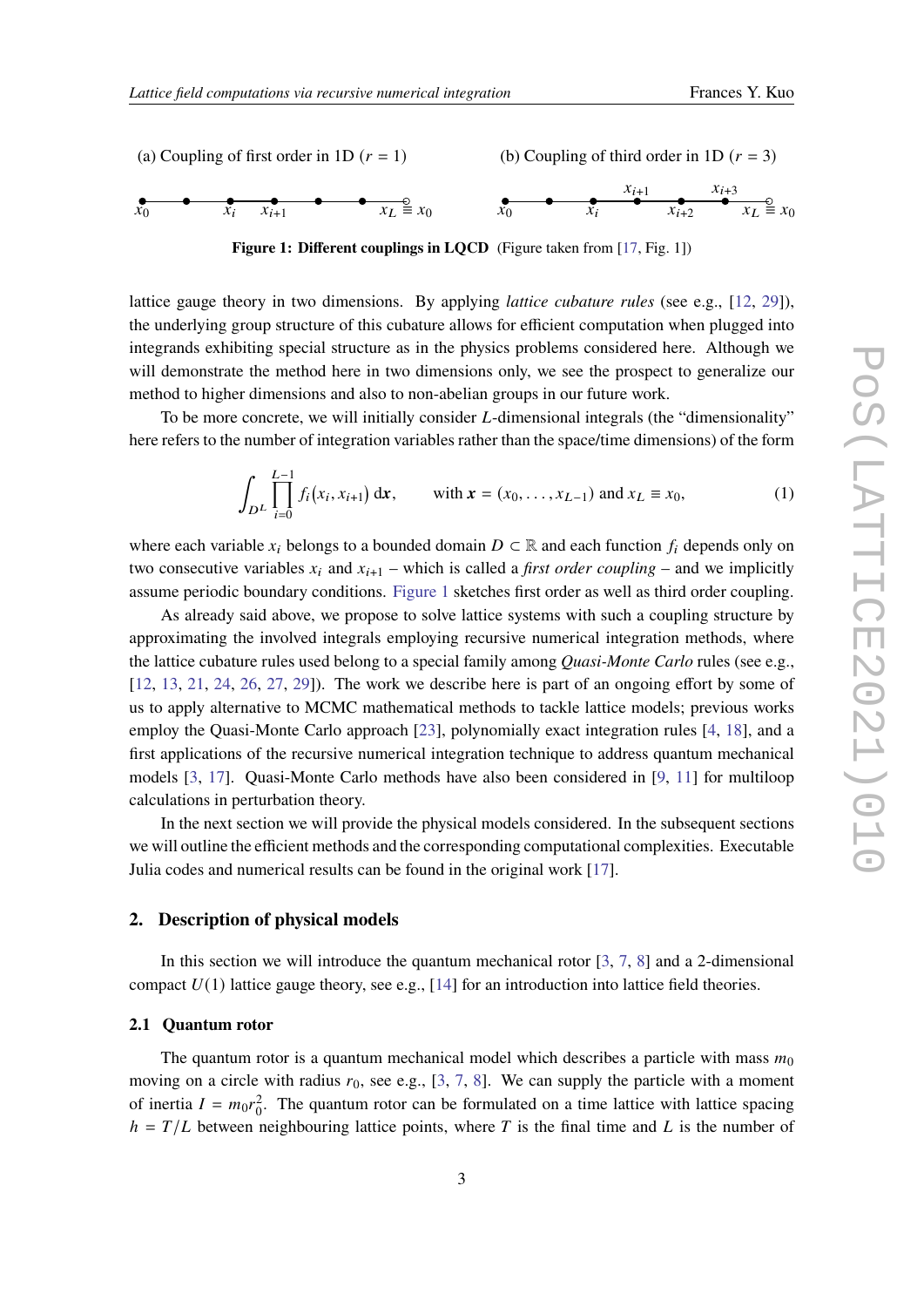lattice points. The variables of the system are taken to be angles  $\phi_i \in D = [-\pi, \pi)$  defined at each time lattice point. In the continuum, the action of the system is given by

<span id="page-3-1"></span>
$$
S(\phi) = \int_0^T \frac{I}{2} \left(\frac{d\phi}{dt}\right)^2 dt.
$$
 (2)

The discretized version of the action of the quantum rotor, using  $\frac{1}{2}(\frac{d\phi}{dt})$  $\frac{d\phi}{dt}$ )<sup>2</sup>  $\approx \frac{1}{2}$  $\frac{1}{2}(\frac{\phi_{i+1}-\phi_i}{h})^2 \approx$  $\frac{1-\cos(\phi_{i+1}-\phi_i)}{h^2}$ , is then given by

$$
S[\phi] = \frac{I}{h^2} \sum_{i=0}^{L-1} (1 - \cos(\phi_{i+1} - \phi_i))
$$

and we impose periodic boundary conditions. The choice of the action will allow us to employ a combination of techniques as detailed below to make use of the Fast Fourier transform (FFT), reducing significantly the computational cost of the problem. As an observable we will take

<span id="page-3-0"></span>
$$
O[\phi] = \cos(\phi_{k+1} - \phi_k) \quad \text{for any } k,
$$

which is evaluated through the path integral as

$$
\langle O[\phi] \rangle = \frac{\int_{D^L} \cos(\phi_{k+1} - \phi_k) \exp(\beta \sum_{i=0}^{L-1} \cos(\phi_{i+1} - \phi_i)) d\phi}{\int_{D^L} \exp(\beta \sum_{i=0}^{L-1} \cos(\phi_{i+1} - \phi_i)) d\phi}, \tag{3}
$$

where  $\beta = \frac{I}{h}$  $\frac{I}{h^2} = \frac{IL^2}{T^2}$  $\frac{2L^2}{T^2}$ . In order to evaluate the above integrals we will in the following convert their domain into the unit cube  $[0, 1)^L$  since the integration domain  $[0, 1)^L$  is the classical domain where Quasi-Monte Carlo rules are defined.

#### **2.2 Quantum compact abelian gauge theory**

Gauge theories are at the heart of the standard model of high energy physics. They are constructed such that they exhibit local gauge invariance, i.e., physical observables and the action of gauge models are invariant under local changes of the field variables defining a gauge theory. Using gauge invariant theories in constructing the standard model has been extremely successful. In particular, with the discovery of the Higgs boson, all particles predicted by the standard model have been identified experimentally. Thus, we now have a complete microscopic description of the interaction of the fundamental particles building all matter.

There are a number of non-perturbative aspects of gauge theories, such as confinement, topological effects and the existence of glueballs. The main tool, as formulated by Wilson [\[31\]](#page-14-9) to understand these non-perturbative phenomena is *Lattice Gauge Theory* (LGT). On the lattice, the fundamental *gauge fields* are group valued and mainly taken from the abelian group *U*(1), or the non-abelian ones,  $U(N)$  or  $SU(N)$  with  $N \geq 2$ .

Ideally, a study of gauge theories in three space and one time dimension  $(3 + 1)$  dimensions) would be preferable. However, this is presently not affordable within our approach and we therefore resort to a lower  $(1 + 1)$ -dimensional model, the  $(1 + 1)$ -dimensional compact  $U(1)$  lattice gauge theory. The path integral of this model reads

<span id="page-3-2"></span>
$$
\int_{D^{2L^2}} \exp\left(\beta \sum_{i=0}^{L-1} \sum_{j=0}^{L-1} \cos\left(\phi_{i,j}^a + \phi_{i+1,j}^b - \phi_{i,j+1}^a - \phi_{i,j}^b\right)\right) d\phi.
$$
 (4)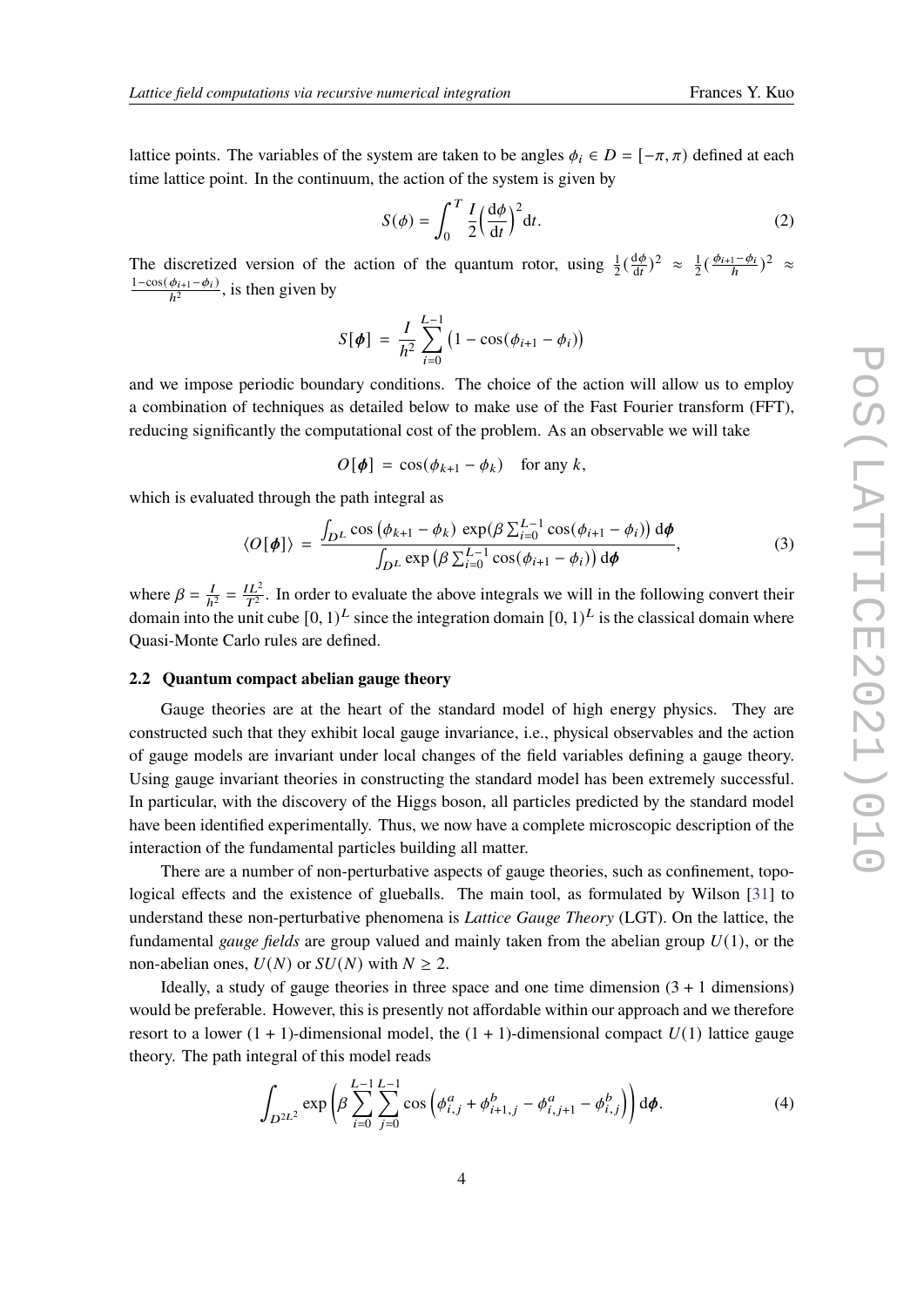<span id="page-4-0"></span>

**Figure 2: How to construct a plaquette in two and three dimensions** (Figure taken from [\[17,](#page-13-0) Fig. 2]) In the two dimensional case, we construct the plaquette  $P_{i,j}^{a,b}$  at lattice point  $(i, j)$  by carrying the field along the path  $(i, j) \rightarrow (i + 1, j) \rightarrow (i + 1, j + 1) \rightarrow (i, j + 1) \rightarrow (i, j)$ . The contribution of the angles  $\phi$  is of positive sign if moving right or up, and the contribution is of negative sign if moving left or down. We index left/right movements with a superscript  $a$  and up/down movements with superscript  $b$ . For the three dimensional case, we add an extra forward/backward movement, which is denoted by the superscript  $c$ . This forms three independent smallest loops that can be taken: the  $(a, b)$ -plane (black solid line), the  $(a, c)$ -plane (red dotted line), and the  $(b, c)$ -plane (blue dashed line). One can see that each of these planes contribute equally with a "2-dimensional" plaquette. All visualized links are straight lines, they are only bent for better visualization.

Here  $D = [-\pi, \pi]$ , and we have parametric periodicity where all indices should be taken modulo . A typical observable to be considered is the *plaquette expectation value*, see [Figure 2\(](#page-4-0)a),

$$
\cos\Big(\phi_{0,0}^a + \phi_{1,0}^b - \phi_{0,1}^a - \phi_{0,0}^b\Big),\,
$$

which we also study here.

The model above uses the plaquette – the smallest Wilson loop – to define the action. Alternative forms of the action, employing larger Wilson loops can be considered and are actually used in lattice simulations as they can improve the extrapolation behavior to the continuum limit, i.e., the limit where the lattice spacing is sent to zero. The only requirement is that these Wilson loops are gauge invariant and that the corresponding lattice action converges to the continuum action when the lattice spacing is sent to zero. Our method generalizes straightforwardly to such extended Wilson loops and in our original work [\[17\]](#page-13-0) there is a detailed discussion of such a situation.

The construction of a  $U(1)$  compact lattice gauge theory can be generalized to three dimensions as illustrated in [Figure 2\(](#page-4-0)b). The path integral then reads

$$
\int_{D^{3L^3}} \exp \left( \beta \sum_{i=0}^{L-1} \sum_{j=0}^{L-1} \sum_{k=0}^{L-1} \left[ \cos \left( \phi_{i,j,k}^a - \phi_{i,j+1,k}^a - \phi_{i,j,k}^b + \phi_{i+1,j,k}^b \right) \right. \right. \\ \left. + \cos \left( \phi_{i,j,k}^c - \phi_{i+1,j,k}^c - \phi_{i,j,k}^a + \phi_{i,j,k+1}^a \right) \right. \\ \left. + \cos \left( \phi_{i,j,k}^b - \phi_{i,j,k+1}^b - \phi_{i,j,k}^c + \phi_{i,j+1,k}^c \right) \right) \right] \text{d}\phi,
$$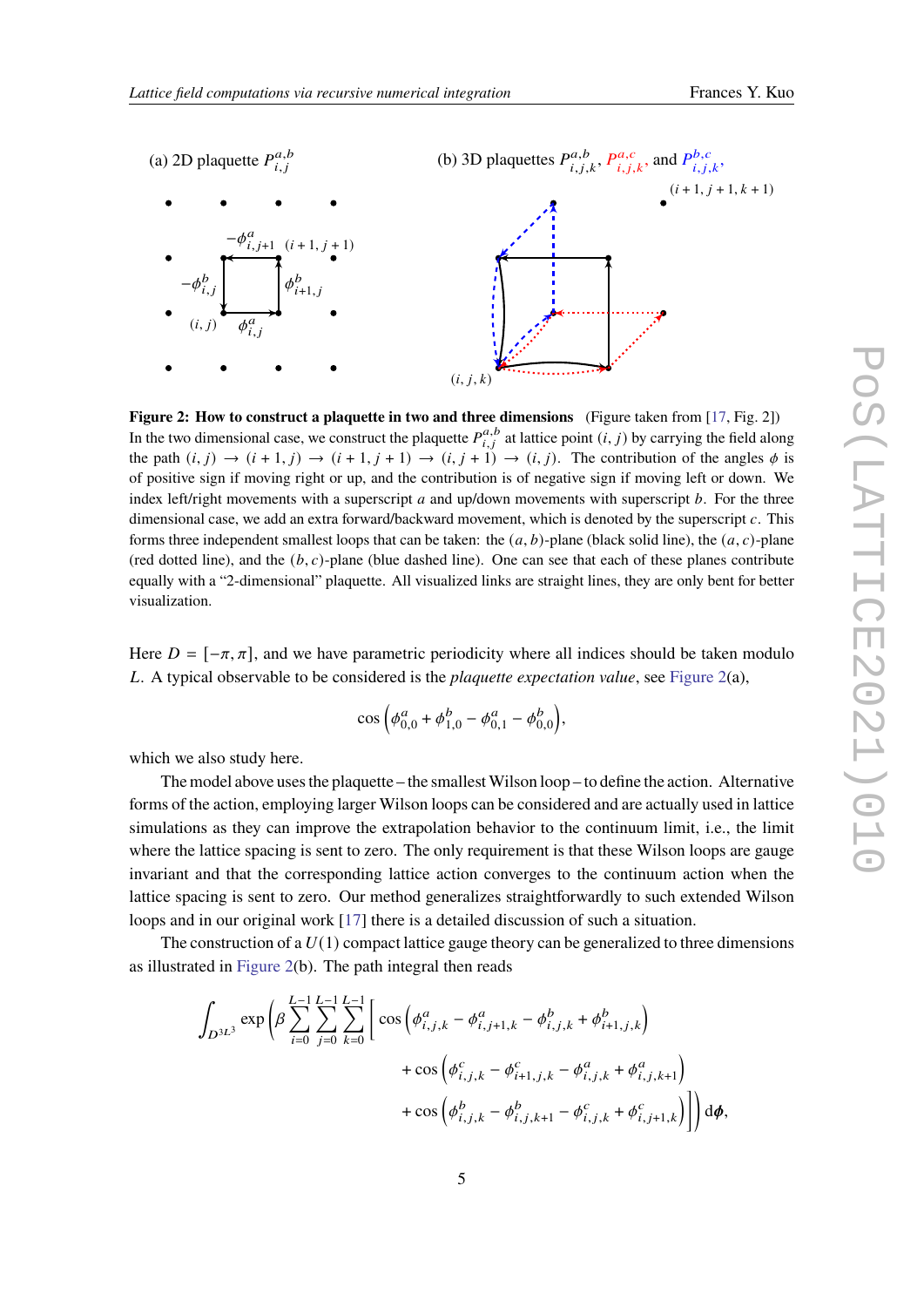while for the observable we again take the plaquette expectation value

<span id="page-5-0"></span>
$$
O[\phi] = \cos \left( \phi_{0,0,0}^a - \phi_{0,1,0}^a - \phi_{0,0,0}^b + \phi_{1,0,0}^b \right).
$$

In a more general way, the plaquette variable at a point  $(i, j)$  can be written as

$$
P_{i,j}^{a,b} = \Phi_{i,j}^a \Phi_{i+1,j}^b (\Phi_{i,j+1}^a)^{-1} (\Phi_{i,j}^b)^{-1} \equiv e^{i \left( \phi_{i,j}^a + \phi_{i+1,j}^b - \phi_{i,j+1}^a - \phi_{i,j}^b \right)}.
$$
 (5)

This generalized form allows us to formulate the path integral and the gauge invariant observables by taking  $\Phi_{i,j}^{\alpha}$  from  $U(N)$  or  $SU(N)$  and taking the trace as well as real parts of [\(5\)](#page-5-0). For the physically relevant cases of the standard model, namely the weak interaction, or QCD (quantum chromodynamics or strong nuclear force), the relevant groups are *SU*(2) and *SU*(3), respectively.

# **3. Recursive numerical integration and complexity results**

We present in this section a strategy to approximate the integral [\(1\)](#page-2-1) using iterated integration and then replacing each of the iterated integrals by a numerical quadrature/cubature. We refer to this method as *recursive numerical integration*. The method first uses the fact that the integral [\(1\)](#page-2-1) can be rewritten as

$$
I = \int_D \cdots \int_D f_0(x_0, x_1) f_1(x_1, x_2) f_2(x_2, x_3) \cdots f_{L-1}(x_{L-1}, x_0) dx_0 \cdots dx_{L-1}
$$
  
= 
$$
\int_D \left[ \int_D \cdots \left( \int_D \left( \int_D f_0(x_0, x_1) f_1(x_1, x_2) dx_1 \right) f_2(x_2, x_3) dx_2 \right) \cdots f_{L-1}(x_{L-1}, x_0) dx_{L-1} \right] dx_0,
$$
  
(6)

<span id="page-5-1"></span>with  $\mathbf{x} = (x_0, \dots, x_{L-1})$  and  $x_L \equiv x_0$ . Due to the periodicity assumption of the indices of the variables, i.e,  $x_L \equiv x_0$ , we can start the iterated integration by choosing any variable of preference. The integrand presented here exhibits what is called a *first order coupling*, which means that each variable  $x_i$  is coupled via the physical model to its nearest neighboring variables  $x_{i-1}$  and  $x_{i+1}$  in a way that only these three variables are present in the iterated integration of the variable  $x_i$ .

Recursive integration has been considered in e.g., [\[10,](#page-13-11) [15,](#page-13-12) [19,](#page-13-13) [20\]](#page-13-14), but not for integrands with parametric periodicity  $x_L \equiv x_0$ .

If we have an observable function that (i) depends only on one variable, or (ii) depends on two consecutive variables as in the factors  $f_i$ , or (iii) depends on many variables but takes the form of a product of first order couplings as for the integrand in [\(1\)](#page-2-1), we will also arrive at an integral that can be expressed iteratively in the same manner as in [\(6\)](#page-5-1). For all physical models considered in this proceedings article, we have observable functions that affect at most two consecutive variables (or can be decomposed into a direct sum of such functions) and therefore we can condense the effect of the observable function into a new integrand factor which, without loss of generality, can be included with the index 0 and be written as  $f_0^*$  $C_0^{\star}(x_0, x_1) := O[x_0, x_1] f_0(x_0, x_1)$ . In the coming sections, when the observable function is included in the integration, we will skip the  $\star$  notation and just mention that the integrand  $f_0$  may be different from the other integrands  $f_i$  involved.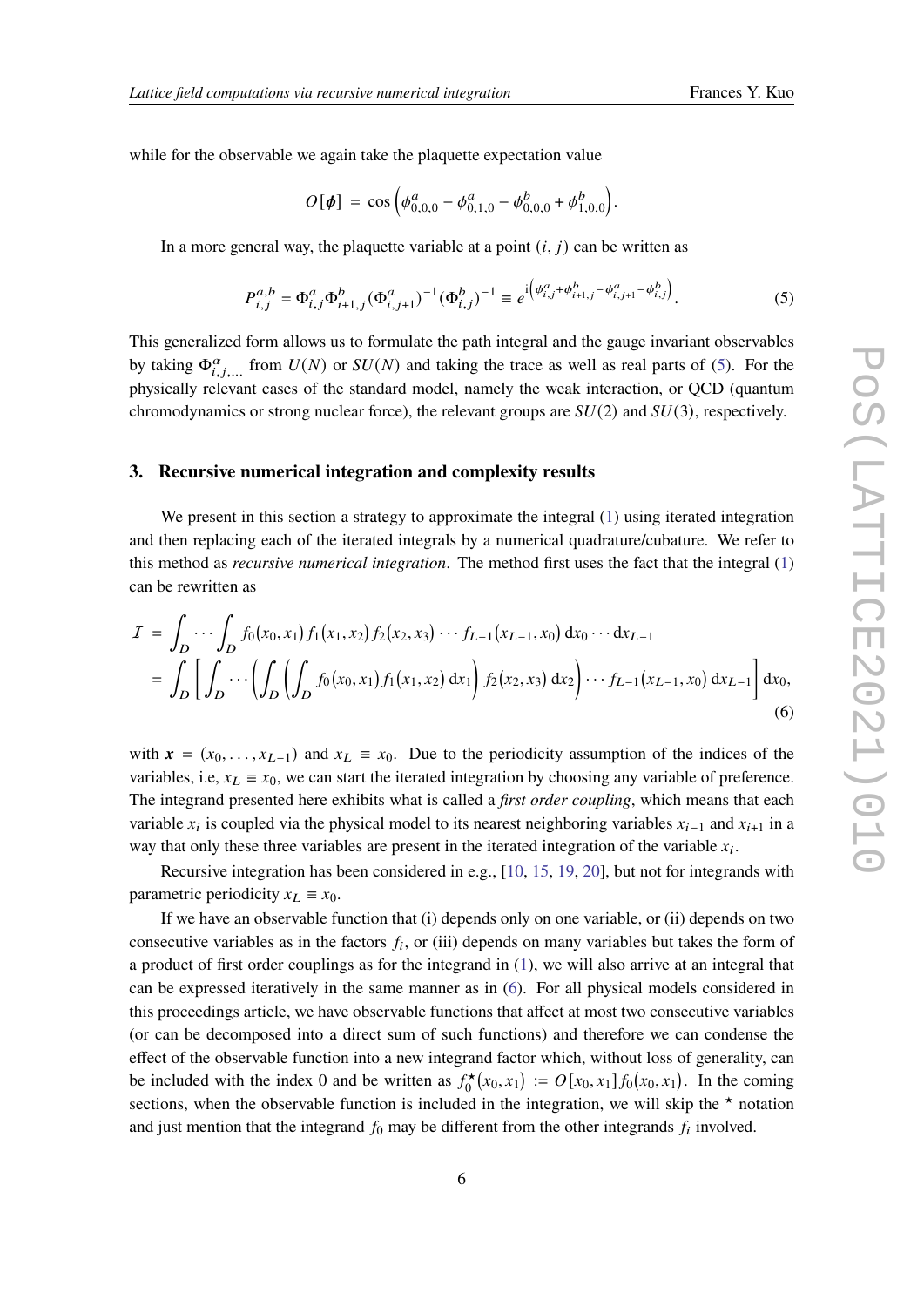When the iterated integrals are replaced by the same approximating quadrature rule with points  $t_0, \ldots, t_{n-1} \in D$  and weights  $w_0, \ldots, w_{n-1} \in \mathbb{R}$ , the resulting approximation scheme takes the form

$$
Q = \sum_{k_0=0}^{n-1} w_{k_0} \left[ \sum_{k_{L-1}=0}^{n-1} w_{k_{L-1}} \cdots \left( \sum_{k_2=0}^{n-1} w_{k_2} \left( \sum_{k_1=0}^{n-1} w_{k_1} f_0(t_{k_0}, t_{k_1}) f_1(t_{k_1}, t_{k_2}) \right) f_2(t_{k_2}, t_{k_3}) \right) \cdots f_{L-1}(t_{k_{L-1}}, t_{k_0}) \right].
$$
 (7)

The recursive approximation procedure is then carried out as follows. Define  $M_i$  to be the  $n \times n$ matrix with entries

<span id="page-6-2"></span><span id="page-6-0"></span>
$$
(M_i)_{p,q} = f_i(t_p, t_q) \quad \text{for} \quad p, q = 0, \dots, n-1,
$$
 (8)

and let W denote the  $n \times n$  diagonal matrix with the weights  $w_0, \ldots, w_{n-1}$  on the diagonal. Now we can express the innermost sum in [\(7\)](#page-6-0) as

$$
\sum_{k_1=0}^{n-1} w_{k_1} f_0(t_{k_0}, t_{k_1}) f_1(t_{k_1}, t_{k_2}) = \sum_{k_1=0}^{n-1} (M_0)_{k_0, k_1} w_{k_1}^{1/2} w_{k_1}^{1/2} (M_1)_{k_1, k_2}
$$
  
= 
$$
\sum_{k_1=0}^{n-1} (M_0 W^{1/2})_{k_0, k_1} (W^{1/2} M_1)_{k_1, k_2} = (M_0 W M_1)_{k_0, k_2}.
$$

Further we have

$$
\sum_{k_2=0}^{n-1} w_{k_2} \left( \sum_{k_1=0}^{n-1} w_{k_1} f_0(t_{k_0}, t_{k_1}) f_1(t_{k_1}, t_{k_2}) \right) f_2(t_{k_2}, t_{k_3}) = \sum_{k_2=0}^{n-1} w_{k_2} (M_0 W M_1)_{k_0, k_2} (M_2)_{k_2, k_3}
$$
  
= 
$$
(M_0 W M_1 W M_2)_{k_0, k_3}.
$$

This leads to

<span id="page-6-1"></span>
$$
Q = \sum_{k_0=0}^{n-1} w_{k_0} (M_0 W M_1 W M_2 W \cdots M_{L-1})_{k_0, k_0}
$$
  
= 
$$
\sum_{k_0=0}^{n-1} (W^{1/2} M_0 W M_1 W M_2 W \cdots M_{L-1} W^{1/2})_{k_0, k_0}
$$
  
= 
$$
trace(B), \qquad \text{with} \qquad B = W^{1/2} M_0 W M_1 W M_2 W \cdots M_{L-1} W^{1/2}.
$$
 (9)

The equation [\(9\)](#page-6-1) defines what we call the *recursive numerical integration* approach. It shows a clear advantage over the naive approach that could be used for approximation in [\(7\)](#page-6-0) since the naive approach can be interpreted as a product rule over the  $L$  dimensional domain. If the quadrature rules has *n* points, this implies that the naive approach would have a cost equal to  $n<sup>L</sup>$ , i.e., exponential in the dimension  $L$ . On the contrary, applying the recursive numerical integration approach we have an evaluation procedure for the approximation of the integral that reduces the complexity significantly and takes advantage of the particular structure of the matrices  $M_i$ . The matrix structure is of course a consequence of the structure of the underlying integrand factors  $f_i$  and the chosen quadrature rule.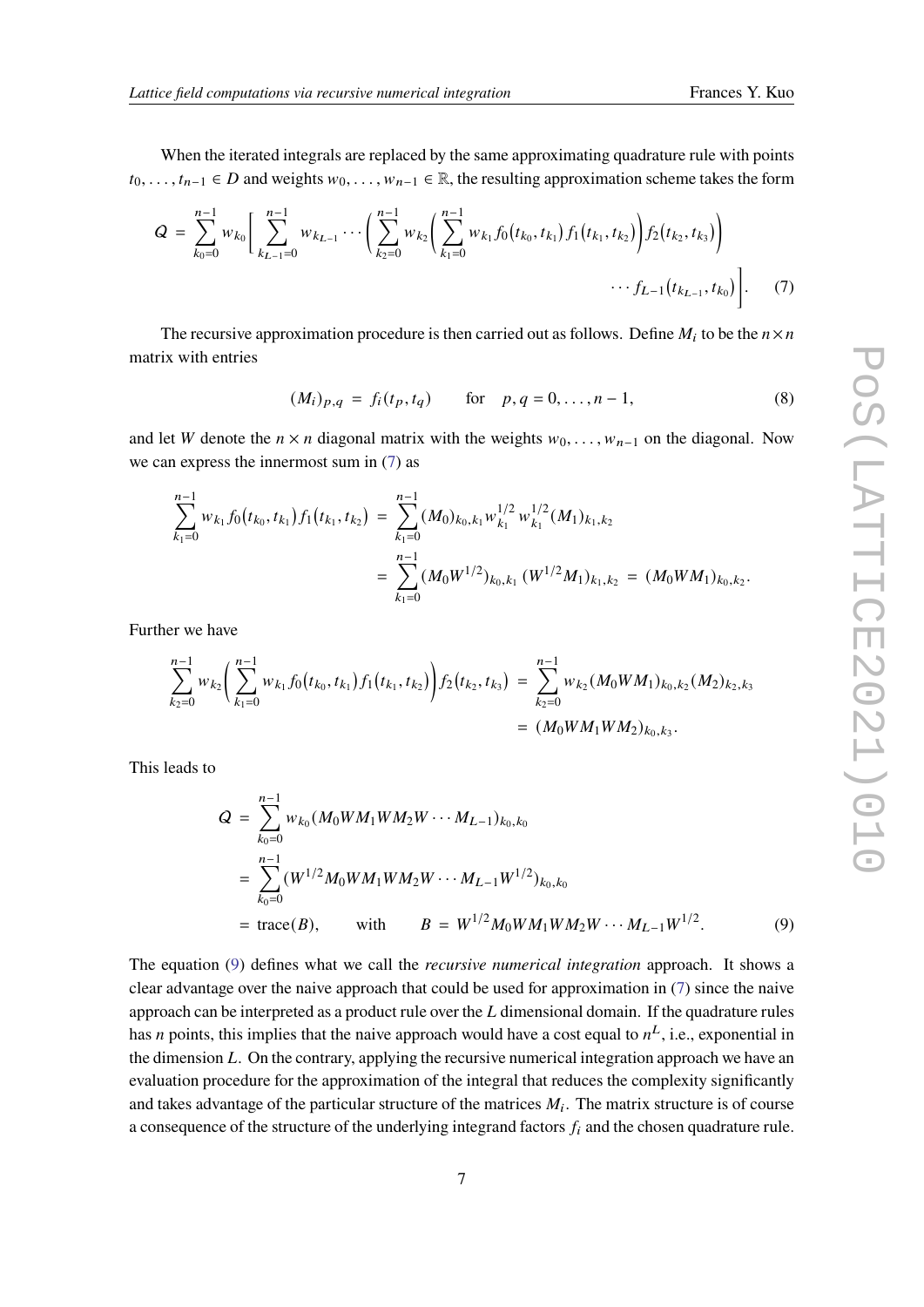[Table 1](#page-8-0) reviews the cases considered in the work [\[17\]](#page-13-0) for different possibilities of matrices  $M_i$ one can find in LQCD applications.

There are particular conditions on the integrand and quadrature rule that lead to great improvements in terms of computational cost. In particular, if

- 1. each function  $f_i$  depends only on the difference of the two arguments, i.e.,  $f_i(u, v) = \kappa_i(v u)$ for some function  $\kappa_i : D \to \mathbb{R}$ , and
- 2. each function  $\kappa_i$  is *periodic*, and
- 3. we have equally spaced points with equal weights  $1/n$  (i.e., we have the rectangle rule),

then the matrix  $M_i$  is *circulant* and therefore FFT can be used to obtain the eigenvalues, see Scenarios (A5)–(A7) in [Table 1.](#page-8-0)

If we replace the domain D in [\(1\)](#page-2-1) by an s-dimensional domain  $D<sup>s</sup>$ ,

$$
I = \int_{D^s} \cdots \int_{D^s} \prod_{i=0}^{L-1} f_i(x_i, x_{i+1}) dx_0 \cdots dx_{L-1},
$$
 (10)

where  $x_i = (x_{i,0}, \dots, x_{i,s-1}) \in D^s$ , with

<span id="page-7-0"></span>
$$
x_{i,j} \equiv x_{i \mod L, j \mod s} \quad \text{for all} \quad i, j \in \mathbb{N},
$$

then the one-dimensional quadrature rule in  $(7)$  becomes an s-dimensional cubature rule with points  $t_0, \ldots, t_{n-1} \in D^s$  and weights  $w_0, \ldots, w_{n-1} \in \mathbb{R}$ , and the matrices  $M_i$  in [\(8\)](#page-6-2) become

$$
(M_i)_{p,q} = f_i(t_p, t_q)
$$
 for  $p, q = 0, ..., n-1$ .

Scenarios (A0)–(A4) from [Table 1](#page-8-0) apply again in this case. The following conditions are sufficient to ensure circulant matrices for the more favorable Scenarios (A5)–(A7):

- 1. each function  $f_i$  depends only on the difference of the two arguments, i.e.,  $f_i(u, v) = \kappa_i(v u)$ for some function  $\kappa_i : D^s \to \mathbb{R}$ , and
- 2. each function  $\kappa_i$  is *periodic with respect to each of the s components*, and
- 3. we have a *lattice cubature rule* with points

$$
t_k = \frac{kz \mod n}{n} \quad \text{for} \quad k = 0, \ldots, n-1,
$$

and equal weights  $1/n$ .

A lattice cubature rule has an additive group structure. This means that the difference of two lattice points is another lattice point. Since the lattice cubature rule has equal weights  $1/n$ , we obtain circulant matrices  $M_i$ . This particular fact is the main motivation for favoring lattice cubature rules above all other cubature rules. The cost in all scenarios is *independent of* . Nevertheless, the error is  $O(n^{-\alpha})$ , where  $\alpha$  is determined by the cubature rule and the implied constant may depend on s.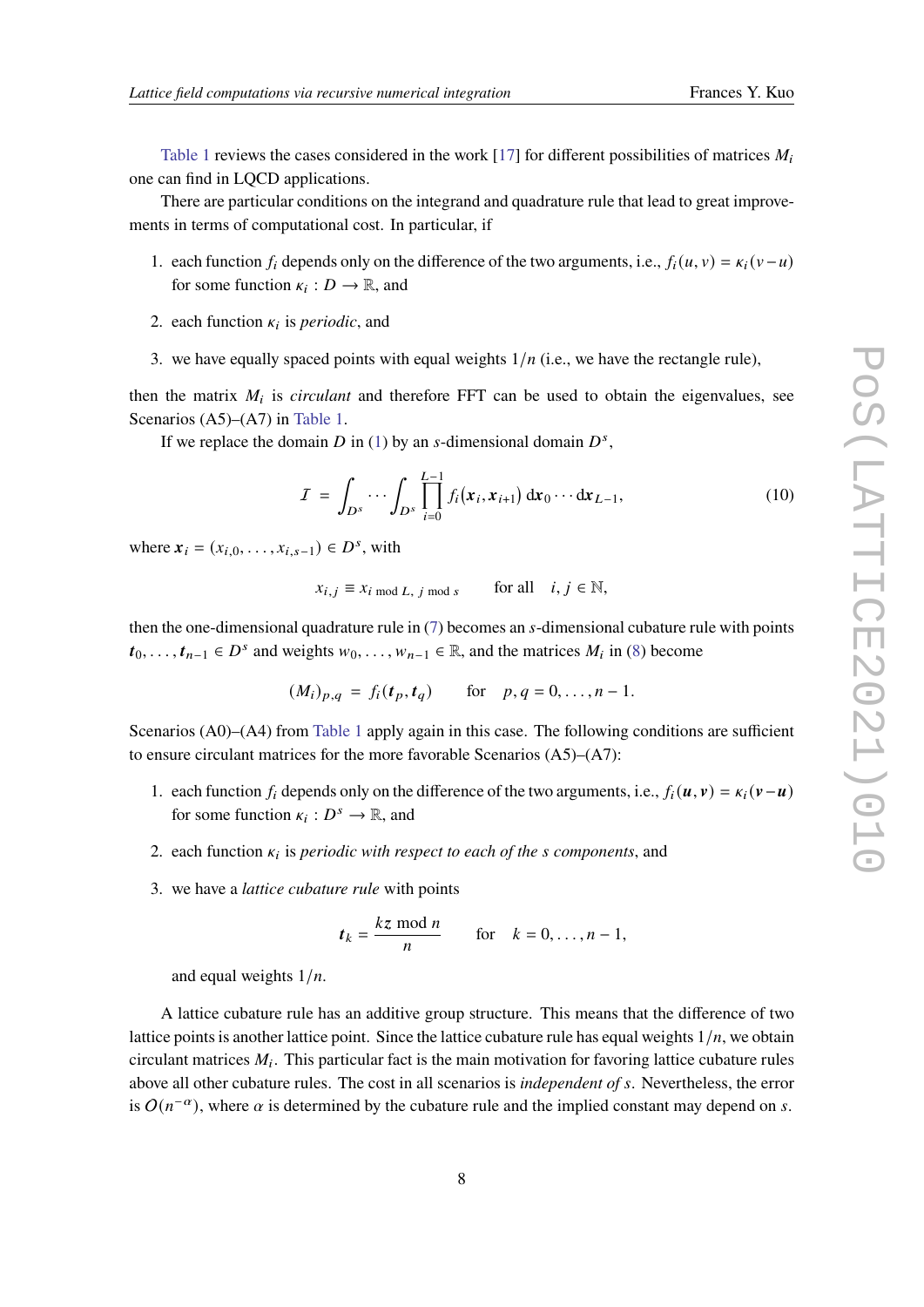#### <span id="page-8-0"></span>**Table 1: Recursive numerical integration for first order couplings** (Table taken from [\[17,](#page-13-0) Table 1])

- $M_i$  is the  $n \times n$  matrix of  $f_i$  at quadrature points.
- *W* is an  $n \times n$  diagonal matrix with quadrature weights on the diagonal.
- eig returns a diagonal matrix of eigenvalues.
- fft takes the first column of a circulant matrix and returns a diagonal matrix of eigenvalues.
- The quadrature error for all cases is  $O(n^{-\alpha})$ , with  $\alpha$  given by the performance of the quadrature rule.
- $\bullet$  The scenarios and strategies extend to an  $L$ -fold product of s-dimensional integrals with the quadrature rule replaced by an s-dimensional cubature rule. The cost remains independent of s. The error is again  $O(n^{-\alpha})$ , with  $\alpha$  given by the performance of the cubature rule, and with an implied constant dependent on s.

| Scenario                                       | Strategy                                                                                                                           | Cost          |
|------------------------------------------------|------------------------------------------------------------------------------------------------------------------------------------|---------------|
| (A0) naive implementation                      | $Q =$ direct product calculation                                                                                                   | $n^L$         |
| $(A1)$ recursive integration                   | $B = W^{1/2} M_0 W M_1 W \cdots M_{L-1} W^{1/2}$<br>$Q = \sum_{k=0}^{n-1} B_{k,k}$                                                 | $Ln^3$        |
| $(A2) M_i = M$                                 | $A = W^{1/2} M W^{1/2}$<br>$R = A^L$<br>$Q = \sum_{k=0}^{n-1} B_{k,k}$                                                             | $log(L) n^3$  |
| $(A3)$ $M_i = M$ diagonalizable                | $A = W^{1/2} M W^{1/2}$<br>$\Lambda = eig(A)$<br>$Q = \sum_{k=0}^{n-1} \Lambda_{k,k}^L$                                            | $n^3$         |
| $(A4)$ $M_i = M$ except $M_0$                  | $A = W^{1/2} M W^{1/2}$<br>$B = W^{1/2} M_0 W^{1/2} A^{L-1}$<br>$Q = \sum_{k=0}^{n-1} B_{k,k}$                                     | $log(L) n^3$  |
| $(A5)$ $M_i$ circulant                         | $\Lambda_i = \texttt{fft}(M_i/n)$ for each i<br>$Q = \sum_{k=0}^{n-1} \prod_{i=0}^{L-1} (\Lambda_i)_{k,k}$                         | $L n \log(n)$ |
| $(A6)$ $M_i = M$ circulant                     | $\Lambda = \texttt{fft}(M/n)$<br>$Q = \sum_{k=0}^{n-1} \Lambda_{k,k}^L$                                                            | $n \log(n)$   |
| $(A7)$ $M_i = M$ except $M_0$<br>all circulant | $\Lambda_0 = \texttt{fft}(M_0/n)$<br>$\Lambda = \texttt{fft}(M/n)$<br>$Q = \sum_{k=0}^{n-1} (\Lambda_0)_{k,k} \Lambda_{k,k}^{L-1}$ | $n \log(n)$   |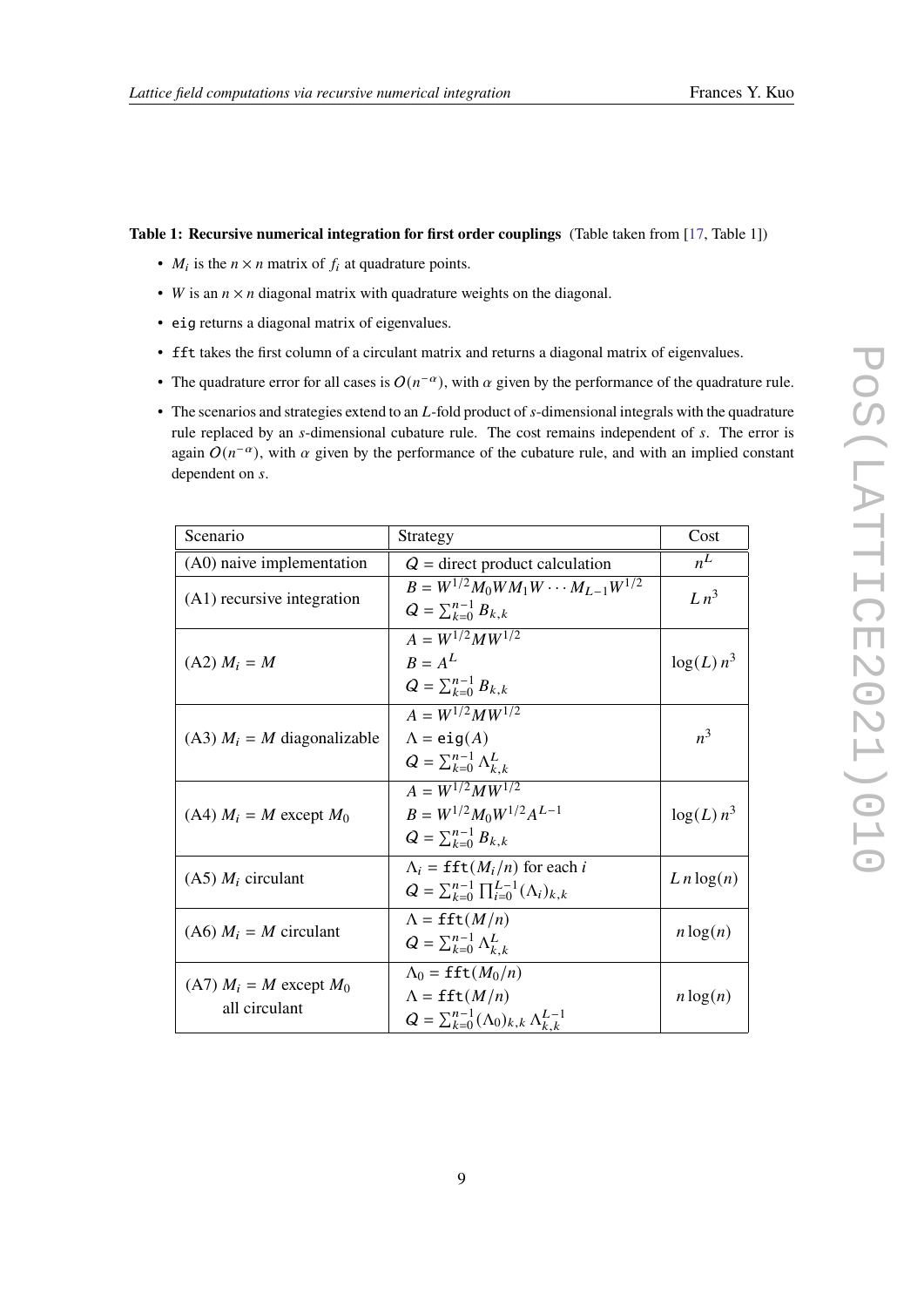These strategies have been extended in [\[17\]](#page-13-0) to *higher order couplings* of order  $r$ , of the form

$$
I = \int_{D^{L}} \prod_{i=0}^{L-1} f_i(x_i, x_{i+1}, \dots, x_{i+r}) dx
$$
  
= 
$$
\int_{D} \cdots \int_{D} f_0(x_0, x_1, \dots, x_r) f_1(x_1, x_2, \dots, x_{r+1}) \cdots f_r(x_r, x_{r+1}, \dots, x_{2r}) \cdots f_{L-1}(x_{L-1}, x_0, x_1, \dots, x_{r-1}) dx_0 \cdots dx_{L-1}.
$$

The trick is to group successive r functions into a new factor to form a product of  $L/r$  factors (assuming for simplicity here that L is a multiple of  $r$ ), and then apply the recursive strategies to these new factors. This yields analogous results to Scenarios  $(A1)$ – $(A7)$ , which are denoted by Scenarios (B1)–(B7) in [\[17,](#page-13-0) Table 2]. In all scenarios the error is again  $O(n^{-\alpha})$ , with  $\alpha$  determined by the quadrature/cubature rule, and the implied constant now depends on  $r$ .

## **4. Applications**

In this section we consider applications of recursive numerical integration to the quantum rotor and the 2D compact *U*(1) LGT problem. The interested reader can find numerical experiments for these two models in our recent work [\[17\]](#page-13-0).

#### **4.1 The Quantum rotor**

For the quantum rotor, the integrals for the numerator and denominator of the normalized path integral ratio [\(3\)](#page-3-0) are of the form

$$
\int_{D^L} \prod_{i=0}^{L-1} f_i(x_{i+1} - x_i) \, \mathrm{d} \mathbf{x},
$$

where we have, after a change of variables,  $D = [0, 1]$  and

$$
f_i(x) = f(x) = \exp(\beta \cos(2\pi x)) \quad \text{for all } i = 0, \dots, L-1.
$$

The only exception is that in the numerator integral we replace  $f_0$  by

$$
f_0(x) = \cos(2\pi x) \, \exp(\beta \cos(2\pi x)).
$$

With a slight abuse of notation comparing with [\(6\)](#page-5-1), here we have the (special) case  $f_i(u, v)$  =  $\kappa_i(v - u) \equiv f_i(v - u)$ , which means that each integrand factor  $f_i(u, v)$  can be considered in fact as a function of one single variable by taking the difference of the two arguments  $u, v$ . The resulting functions  $\kappa_i \equiv f_i$  are periodic and therefore we know that for the rectangle quadrature rule we have Scenario (A7) in [Table 1,](#page-8-0) and thus the numerical integration cost becomes  $O(n \log(n))$ .

The interesting case of higher order couplings for the quantum rotor arise when we consider higher order finite difference approximations of the physical discretization of the action in con-tinuum [\(2\)](#page-3-1). For example, the central difference formula  $(-x_{i+2} + 8x_{i+1} - 8x_{i-1} + x_{i-2})/(12h)$  of order  $h^4$  leads to (now with  $\beta = IL^2/(144T^2)$ )

$$
\int_{D^L} \prod_{i=0}^{L-1} f(-x_{i+2} + 8x_{i+1} - 8x_{i-1} + x_{i-2}) \, \mathrm{d}x,
$$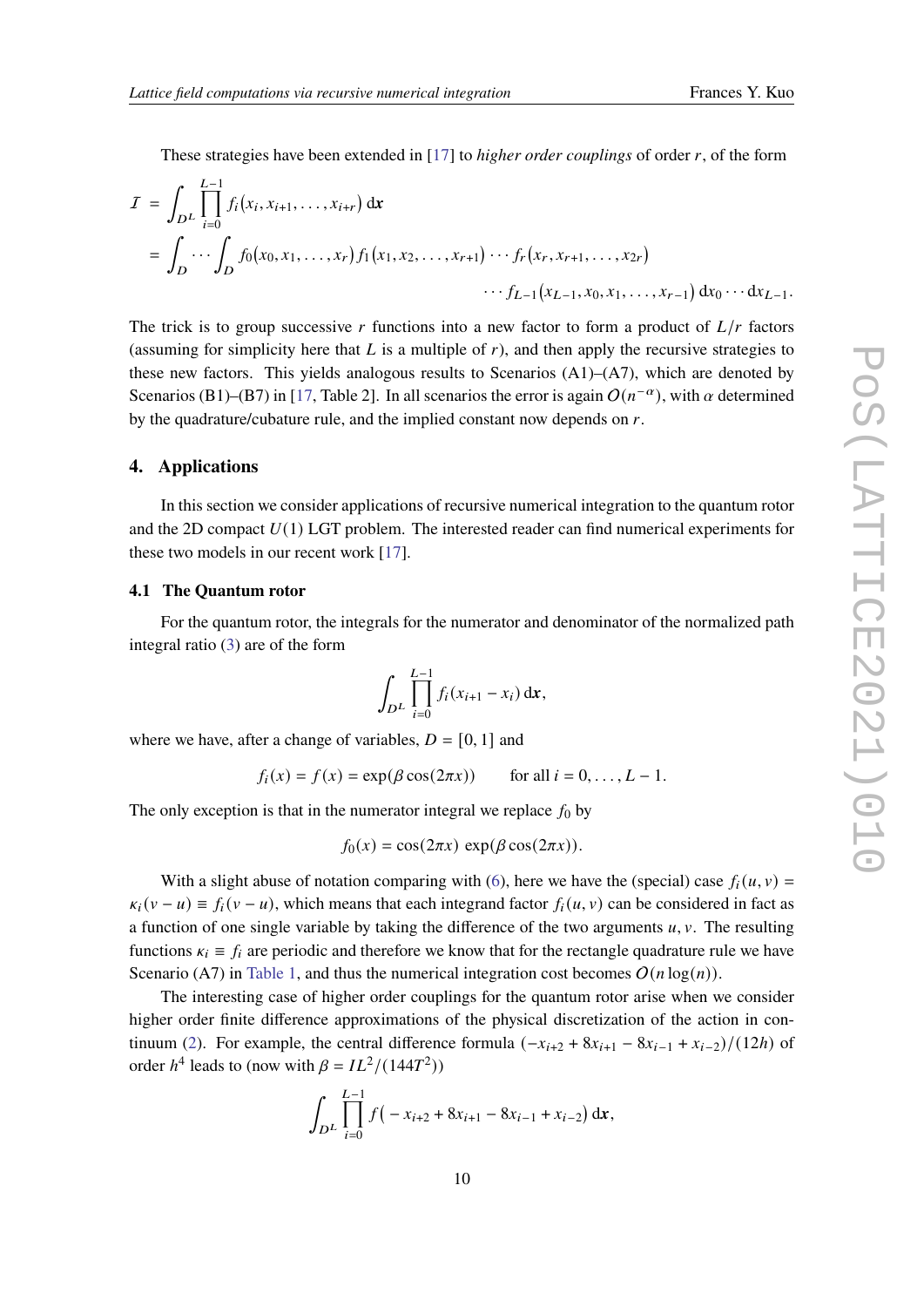which has order  $r = 4$ . This case can be solved using 4-dimensional lattice cubature rules combined with recursive numerical integration, following [\[17,](#page-13-0) Scenario (B4) in Table 2].

#### **4.2 The 2D compact** *U*(1) **lattice gauge theory model**

Now we consider the model [\(4\)](#page-3-2) which can be expressed in the generic form

$$
I = \int_{D^{L^2}} \int_{D^{L^2}} \prod_{i=0}^{L-1} \prod_{j=0}^{L-1} f_{i,j} \left( x_{i,j}^a - x_{i,j+1}^a - x_{i,j}^b + x_{i+1,j}^b \right) dx^a dx^b.
$$

After a change of variables, we have  $D = [0, 1]$  and

$$
f_{i,j}(x) = f(x) = \exp(\beta \cos(2\pi x))
$$
 for all  $i, j = 0, ..., L - 1$ .

To include the observable, in the numerator integral we will replace  $f_{0,0}$  by

$$
f_{0,0}(x) = \cos(2\pi x) \, \exp(\beta \cos(2\pi x)).
$$

All these functions are clearly periodic. Below we will outline three stages to simplify the problem.

# **STAGE ONE**

By rearranging the variables in the  $a$ -direction and the  $b$ -direction, we can write

$$
I = \int_{D^{L^2}} \prod_{i=0}^{L-1} \left( \underbrace{\int_{D^L} \prod_{j=0}^{L-1} f_{i,j} \left( x_{i,j}^a - x_{i,j+1}^a - x_{i,j}^b + x_{i+1,j}^b \right) dx_i^a} \right) dx^b,
$$
  
=:  $g_i \left( x_{i+1}^b - x_i^b \right)$ 

where we used the fact that each factor over the index *i* depends only on  $x_i^a$ , and wrote the integral over  $x^a \in D^{L^2}$  as a product of integrals over  $x_i^a = (x_{i,0}^a, \dots, x_{i,L-1}^a) \in D^L$ . This leads to

$$
I = \int_{D^L} \cdots \int_{D^L} \prod_{i=0}^{L-1} g_i (y_{i+1} - y_i) dy_0 \cdots dy_{L-1},
$$
 (11)

where

<span id="page-10-1"></span><span id="page-10-0"></span>
$$
g_i(\mathbf{y}) := \int_{D^L} \prod_{j=0}^{L-1} f_{i,j} \left( x_j - x_{j+1} + y_j \right) \, \mathrm{d}\mathbf{x} \,. \tag{12}
$$

Thus we have obtained a nested integration problem where for the outer integral [\(11\)](#page-10-0) we have an integrand with first order couplings of the form  $(10)$  (with s replaced by L), and for the inner integral [\(12\)](#page-10-1) we have first order couplings given by [\(6\)](#page-5-1) at each input  $i$  and  $y$ . Then, the results in [Table 1](#page-8-0) apply for both the inner and outer integrals. If we use an  $n$ -point rectangle rule for the inner integral and an N-point lattice cubature rule for the outer integral, and if the functions  $f_{i,j}$  are periodic (thus so are the functions  $g_i$ ), then we will fall under Scenarios (A5)–(A7) for the inner and outer integrals. Furthermore, if all functions  $f_{i,j}$  are the same, then the final cost is of order

$$
N \log(N) + N n \log(n).
$$

The cost is independent of L, while the error is of order  $N^{-\alpha} + n^{-\alpha}$ , with  $\alpha$  given by the smoothness of the functions and the underlying lattice rule, with an implied error constant that may depend exponentially on  $L$ .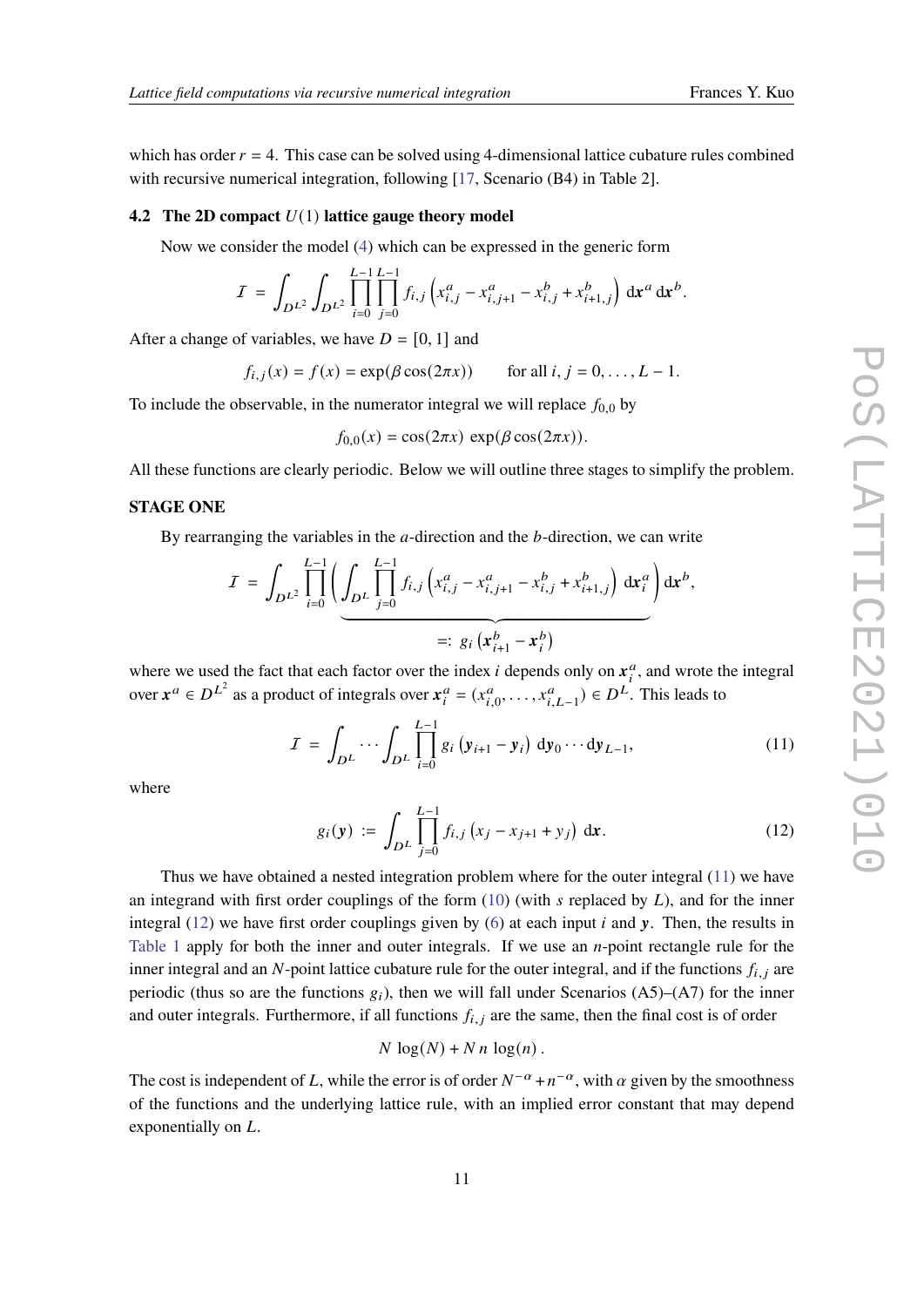#### **STAGE TWO**

The next two lemmas show that the problem can be simplified further for this particular model with periodic functions  $f_{i,j}$ . The proofs can be found in [\[17\]](#page-13-0).

**Lemma 1** ([\[17\]](#page-13-0)). Assume the functions  $f_{i,j}$  are periodic. Then the inner integral [\(12\)](#page-10-1) simplifies to

$$
g_i(\mathbf{y}) = g_i\left(\sum_{j=0}^{L-1} y_j, 0, \dots, 0\right) = g_i\left(\sum_{j=0}^{L-1} y_j, \mathbf{0}\right),\tag{13}
$$

*that is,*  $g_i(y)$  *depends only on the sum of the components of*  $y$ *.* 

<span id="page-11-0"></span>**Lemma 2** ([\[17\]](#page-13-0)). Assume the functions  $f_{i,j}$  are periodic. Then the outer integral [\(11\)](#page-10-0) simplifies to

$$
I = \int_{D^L} \prod_{i=0}^{L-1} g_i(y_{i+1} - y_i, \mathbf{0}) \, \mathrm{d}y. \tag{14}
$$

The last transformation in Lemma [2](#page-11-0) leaves the outer integral [\(14\)](#page-11-1) in the form of [\(6\)](#page-5-1) and so there is no longer a need to use a lattice cubature rule. By taking now an  $n$ -point rectangle rule for both the inner and outer integrals, Scenario (A7) applies in both cases and the cost becomes

<span id="page-11-1"></span>
$$
n^2 \log(n) .
$$

The cost is again independent of L. The approximation error is then  $O(n^{-\alpha})$ , where  $\alpha$  depends on the smoothness of the functions, but importantly, the implied constant no longer depends on  $L$ .

#### **STAGE THREE**

An alternative approach based on Fourier series was used in [\[17\]](#page-13-0) to simplify the expression even further, as shown in the following theorem. The proof can be found in [\[17\]](#page-13-0).

<span id="page-11-2"></span>**Theorem 1** ([\[17\]](#page-13-0)). Suppose that the functions  $f_{i,j}$  are periodic and have absolutely convergent *Fourier series.* Define  $\mu_{i+jL} := f_{i,j}$  for  $i, j = 0, \ldots, L-1$ . Then the integral [\(11\)](#page-10-0)*, with inner integral* [\(12\)](#page-10-1)*, simplifies to*

$$
I = \int_{D^{L^2}} \prod_{k=0}^{L^2-1} \mu_k (x_{k+1} - x_k) \, \mathrm{d}x,\tag{15}
$$

where now the parametric periodicity is to be taken modulo  $L^2$ , i.e.,  $x_k \equiv x_{k \bmod L^2}$ .

Theorem [1](#page-11-2) shows that, instead of nested integrals, we now have a single integral [\(15\)](#page-11-3) with dimensionality  $L^2$  of the form [\(6\)](#page-5-1), with L replaced by  $L^2$ . We are again in Scenario (A7) with an  $n$ -point rectangle rule and the cost is only of order

<span id="page-11-3"></span>
$$
n\log(n)\,
$$

and the error is  $O(n^{-\alpha})$ . Both the cost and the error bound are independent of L.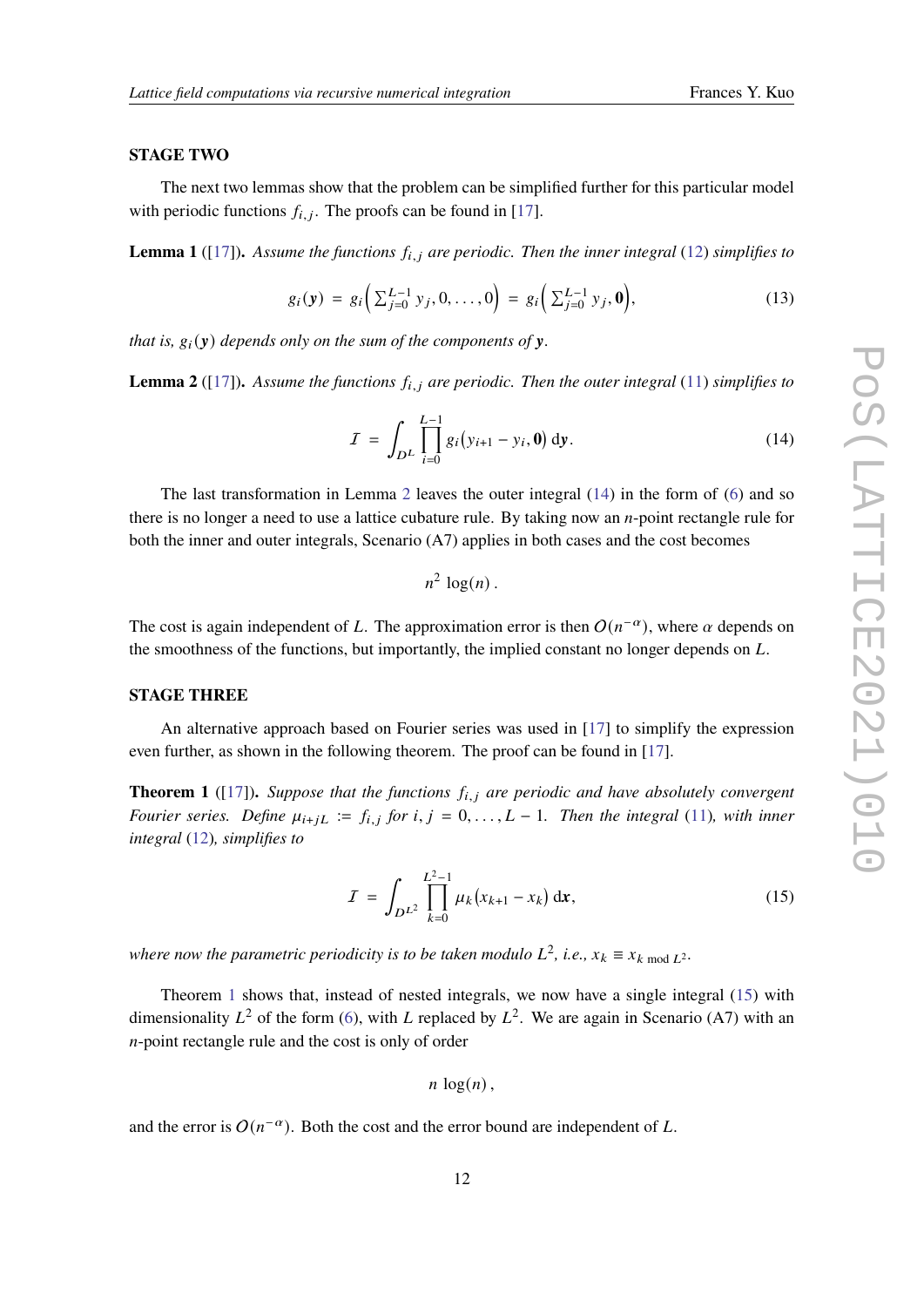# **5. Summary**

This proceedings article reviews our recent work published in [\[17\]](#page-13-0). We presented very highdimensional integrals exhibiting a special strucure, that arise from models such as the quantum rotor and the 2D compact  $U(1)$  LGT. The numerical methods presented here and in [\[17\]](#page-13-0) extend the ones presented in [\[3,](#page-12-5) [18\]](#page-13-6). In particular, here and in [\[17\]](#page-13-0) we investigated in detail the advantages of applying FFT and gave sufficient conditions in order to meet the requirements of FFT application. The latter conditions may apply to other LQCD models than the ones presented in this work. Executable Julia codes were provided in [\[17\]](#page-13-0) together with some numerical results.

The use of lattice cubature rules can be beneficial and even essential when we have an  $L$ -fold product of s-dimensional integrals, in order to meet the sufficient conditions to apply FFT. These improvements are not limited to systems with first order couplings. As shown in [\[17\]](#page-13-0) they can be extended to systems with higher order couplings. In the latter case, the problems can still be truly high dimensional.

The application examples of the quantum rotor and 2D compact  $U(1)$  LGT are encouraging us to look more deeply and to further investigate potential advantages on truly difficult problems in  $3D$  and  $4D$  compact  $SU(N)$  LGT. We are currently investigating the latter problems using recursive numerical integration techniques.

## **Acknowledgments**

We gratefully acknowledge financial support from the Australian Research Council (ARC) under grant DP210100831 and the Research Foundation Flanders (FWO) under grant G091920N.

# **References**

- <span id="page-12-3"></span>[1] S. Akiyama, Y. Kuramashi, and Y. Yoshimura, *Quantum field theories with tensor renormalization group*, arXiv:2111.04240 [hep-lat].
- <span id="page-12-1"></span>[2] D. Albandea, P. Hernández, A. Ramos, and F. Romero-López, *Topological sampling through windings*, Eur. Phys. J. C **81** (2021), 873.
- <span id="page-12-5"></span>[3] A. Ammon, A. Genz, T. Hartung, K. Jansen, H. Leövey, and J. Volmer, *On the efficient numerical solution of lattice systems with low-order couplings*, Comput. Phys. Commun. **198** (2016), 71–81.
- <span id="page-12-4"></span>[4] A. Ammon, T. Hartung, K. Jansen, H. Leövey, and J. Volmer, *Overcoming the sign problem in one-dimensional QCD by new integration rules with polynomial exactness*, Phys. Rev. D **94** (2016), 114508.
- <span id="page-12-0"></span>[5] S. Aoki *et al.* [Flavour Lattice Averaging Group], *FLAG Review 2019: Flavour Lattice Averaging Group (FLAG)*, Eur. Phys. J. C **80** (2020), 113.
- <span id="page-12-2"></span>[6] M. C. Bañuls, K. Cichy, *Review on novel methods for lattice gauge theories*, Rept. Prog. Phys. **83** (2020), 024401.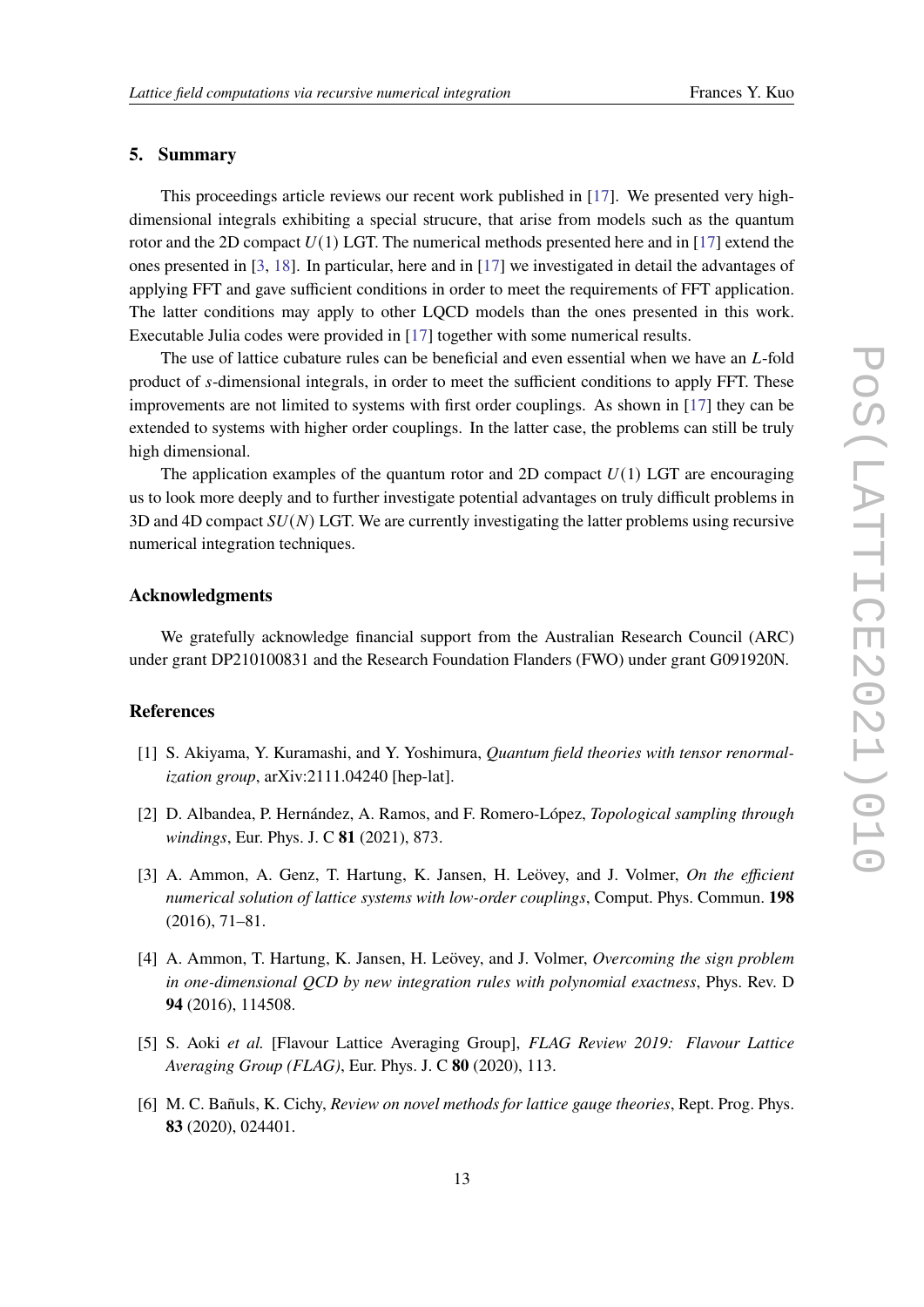- <span id="page-13-9"></span>[7] W. Bietenholz, R. Brower, S. Chandrasekharan, and U. J. Wiese, *Perfect lattice topology: The Quantum rotor as a test case*, Phys. Lett. B **407** (1997), 283.
- <span id="page-13-10"></span>[8] W. Bietenholz, U. Gerber, M. Pepe, and U.-J. Wiese, *Topological Lattice Actions*, JHEP **1012** (2010), 020.
- <span id="page-13-7"></span>[9] S. Borowka, G. Heinrich, S. Jahn, S. P. Jones, M. Kerner, and J. Schlenk, *A GPU compatible quasi-Monte Carlo integrator interfaced to pySecDec*, Comput. Phys. Commun. **240** (2019) 120–137.
- <span id="page-13-11"></span>[10] P. Craig, *A new reconstruction of multivariate normal orthant probabilities*, J. R. Statist. Soc. B **70** (2008), 227–243.
- <span id="page-13-8"></span>[11] E. de Doncker, A. Almulihi, and F. Yuasa, *High-speed evaluation of loop integrals using lattice rules*, J. Phys. Conf. Ser. **1085** (2018), no. 5, 052005.
- <span id="page-13-3"></span>[12] J. Dick, F. Y. Kuo, and I. H. Sloan, *High-dimensional integration: the Quasi-Monte Carlo way*, Acta Numer. **22** (2013), 133–288.
- <span id="page-13-4"></span>[13] J. Dick and F. Pillichshammer, *Digital Nets and Sequences*, Cambridge University Press, Cambridge, 2010.
- <span id="page-13-1"></span>[14] C. Gattringer and C. B. Lang, *Quantum chromodynamics on the lattice*, Lect. Notes Phys. **788** (2010), 1.
- <span id="page-13-12"></span>[15] A. Genz and D. K. Kahaner, *The numerical evaluation of certain multivariate normal integrals*, J. Comput. Appl. Math. **16** (1986), 255–258.
- <span id="page-13-2"></span>[16] T. Hartung and K. Jansen, *Zeta-regularized vacuum expectation values*, J. Math. Phys. **60** (2019), 093504.
- <span id="page-13-0"></span>[17] T. Hartung, K. Jansen, F. Y. Kuo, H. Leövey, D. Nuyens, and I. H. Sloan, *Lattice meets lattice: Application of lattice cubature to models in lattice gauge theory*, J. Comput. Phys. **443** (2021), 110527.
- <span id="page-13-6"></span>[18] T. Hartung, K. Jansen, H. Leövey, and J. Volmer, *Avoiding the sign-problem in lattice field theory*, in Monte Carlo and Quasi-Monte Carlo Methods 2018 (B. Tuffin and P. L'Ecuyer, eds), Springer Proceedings in Mathematics & Statistics, vol 324, 2020, pp. 231–249.
- <span id="page-13-13"></span>[19] A. J. Hayter, *Recursive integration methodologies with statistical applications*, J. Statist. Plann. Inference **136** (2006), 2284–2296.
- <span id="page-13-14"></span>[20] A. J. Hayter, *Recursive integration methodologies with applications to the evaluation of multivariate normal probabilities*, J. Stat. Theory Pract. **5** (2011), 563–589.
- <span id="page-13-5"></span>[21] F. J. Hickernell, *Lattice rules: How well do they measure up?*, in: Random and Quasi-Random Point Sets (P. Hellekalek and G. Larcher, eds.), Springer, Berlin, 1998, pp. 109–166.